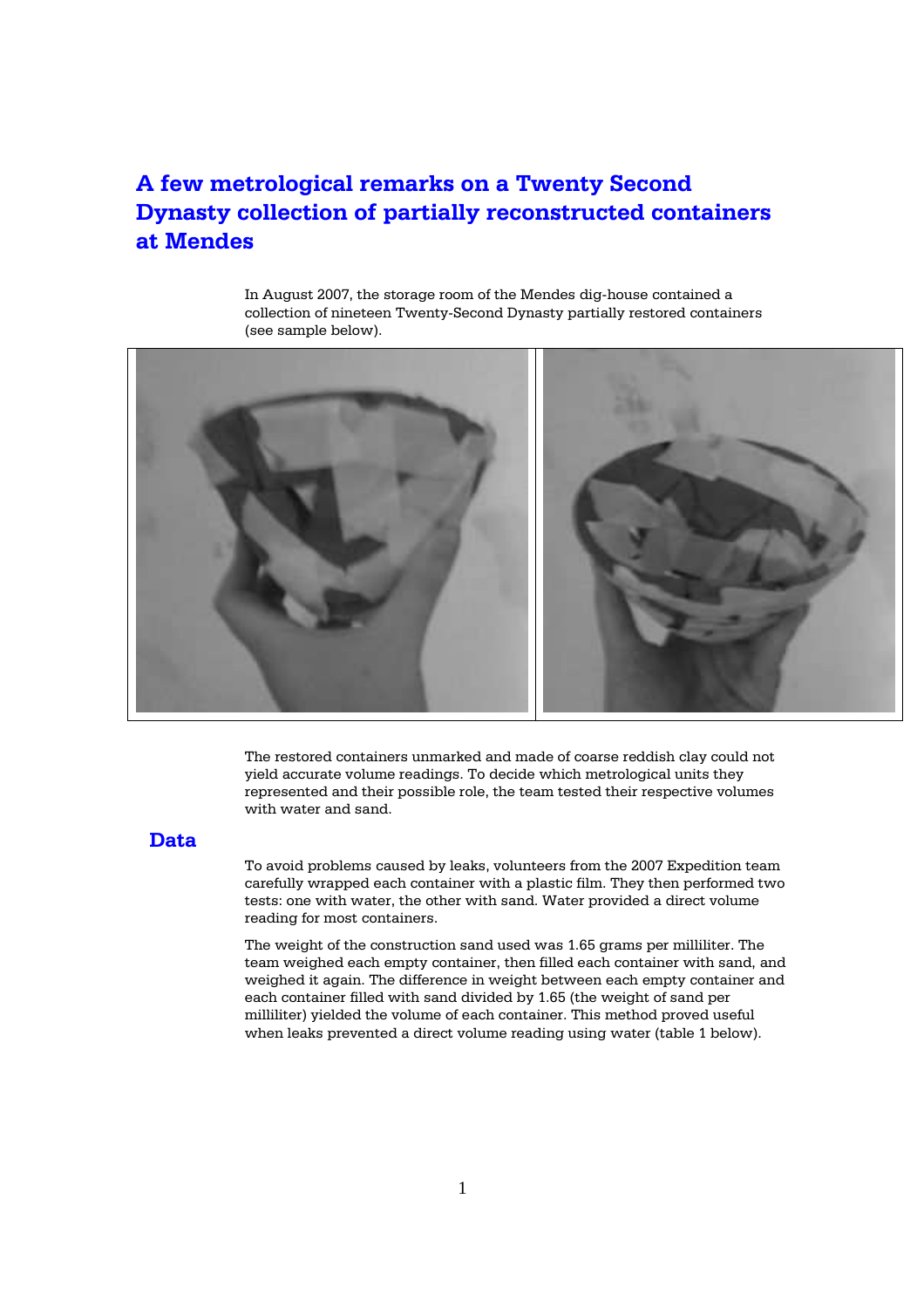## **Table 1 – Volumes**

| Container<br><b>Number</b> | Reference       | <b>Shape</b> | <b>External Diameter</b><br>(Ring Chart Reference)<br>Number) | Volume<br>(Gross)<br>water - ml | Weight -<br>Sand<br>grams<br>(Gross) | Volume -<br>Sand<br>ratio 1.65 to<br>ml |
|----------------------------|-----------------|--------------|---------------------------------------------------------------|---------------------------------|--------------------------------------|-----------------------------------------|
| 719                        | MP7-053 Conical |              | 14                                                            | 250                             | 434.7                                | 263.45                                  |
| 714                        | MP7-056 Conical |              | 14                                                            | NA                              | 434.7                                | 263.45                                  |
| 720                        | MP7-059 Conical |              | 14                                                            | 250                             | 434.7                                | 263.45                                  |
| 740                        | MP7-055 Conical |              | 15                                                            | 270                             | 447                                  | 270.90                                  |
| 780                        | MP7-052 Conical |              | 13                                                            | 345                             | 579.6                                | 351.27                                  |
| 727b                       | MP7-061 Conical |              | 15                                                            | NA                              | 579.6                                | 351.27                                  |
| 76                         | MP7-100 Conical |              | 15                                                            | NA                              | 579.6                                | 351.27                                  |
| 722                        | MP7-54          | Conical      | 14                                                            | NA                              | 579.6                                | 351.27                                  |
| 711                        | MP7-057         | Conical      | 17                                                            | 438                             | 724.5                                | 438.78                                  |
| 7106                       | MP7-087 Conical |              | 16                                                            | 450                             | 724.5                                | 439.15                                  |
| 724                        | MP7-091 Conical |              | 15                                                            | NA                              | 724.6                                | 439.15                                  |
| 746                        | MP7-063 Conical |              | 17                                                            | <b>NA</b>                       | 1014                                 | 614.54                                  |
| 751                        | MP7-077 Conical |              | 20                                                            | NA                              | 1152.9                               | 698.18                                  |
| 748                        | MP7-064 Conical |              | 18                                                            | 825                             | 1449.8                               | 878.66                                  |
| 727a                       | MP7-036 Conical |              | 23                                                            | <b>NA</b>                       | 1449                                 | 878.72                                  |
| 736                        | MP7-058 Conical |              | 22                                                            | 650/700?<br>(leak)              | 1449                                 | 878.72                                  |
| 7107                       | MP7-104 Conical |              | 18                                                            | <b>NA</b>                       | 1449                                 | 878.72                                  |
| 713                        | MP7-045 Conical |              | 21                                                            | 1000                            | 1738.8                               | 1053.81                                 |
| 725                        | MP7-60          | Conical      | 22                                                            | NA                              | 1738.8                               | 1053.81                                 |

A ring chart, with increments of 0.5 centimeters, provided the external diameter as well as the internal radius of each container. The width of the brim of each container was 0.5 centimeter on average. Table 2 lists the internal radius of each container.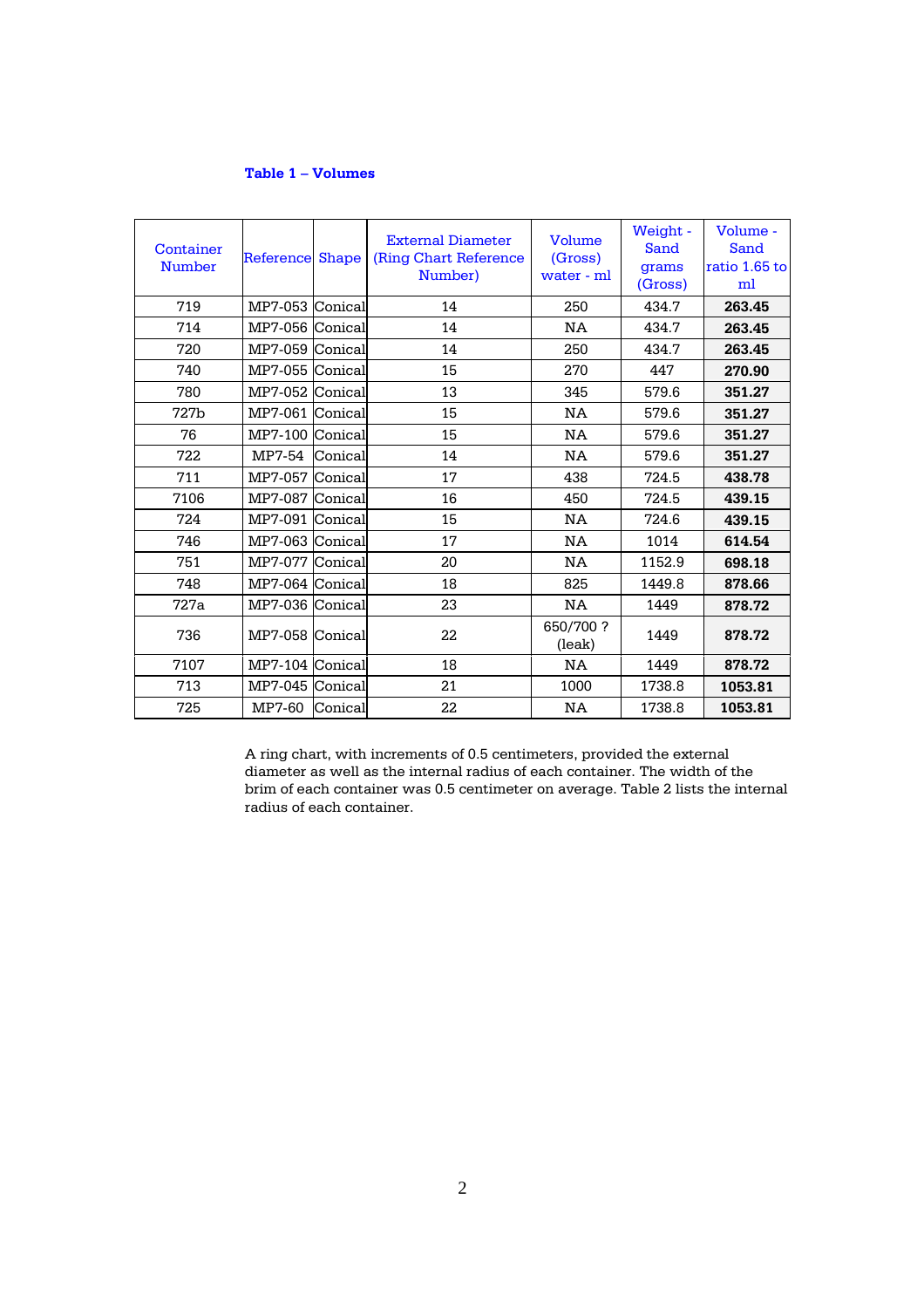## **Table 2 – Radius**

| Container<br><b>Number</b> | Reference       | <b>Shape</b> | External<br><b>Diameter</b><br>(Ring Chart) -<br>cm | Internal<br>Radius<br>cm | Volume<br>(Gross)<br>water - ml | Weight -<br>Sand<br>grams<br>(Gross) | Volume -<br>Sand<br>ratio 1.65<br>to ml |
|----------------------------|-----------------|--------------|-----------------------------------------------------|--------------------------|---------------------------------|--------------------------------------|-----------------------------------------|
| 719                        | MP7-053 Conical |              | 14                                                  | 6                        | 250                             | 434.7                                | 263.45                                  |
| 714                        | MP7-056 Conical |              | 14                                                  | 6                        | NA                              | 434.7                                | 263.45                                  |
| 720                        | MP7-059 Conical |              | 14                                                  | 6                        | 250                             | 434.7                                | 263.45                                  |
| 740                        | MP7-055 Conical |              | 15                                                  | 6.5                      | 270                             | 447                                  | 270.90                                  |
| 780                        | MP7-052 Conical |              | 13                                                  | 5.5                      | 345                             | 579.6                                | 351.27                                  |
| 727b                       | MP7-061 Conical |              | 15                                                  | 6.5                      | NA                              | 579.6                                | 351.27                                  |
| 76                         | MP7-100 Conical |              | 15                                                  | 6.5                      | NA                              | 579.6                                | 351.27                                  |
| 722                        | MP7-54          | Conical      | 14                                                  | 6                        | NA                              | 579.6                                | 351.27                                  |
| 711                        | MP7-057 Conical |              | 17                                                  | 8                        | 438                             | 724.5                                | 438.78                                  |
| 7106                       | MP7-087 Conical |              | 16                                                  | 7                        | 450                             | 724.5                                | 439.15                                  |
| 724                        | MP7-091 Conical |              | 15                                                  | 6.5                      | NA                              | 724.6                                | 439.15                                  |
| 746                        | MP7-063 Conical |              | 17                                                  | 7.5                      | NA                              | 1014                                 | 614.54                                  |
| 751                        | MP7-077 Conical |              | 20                                                  | 8.5                      | <b>NA</b>                       | 1152.9                               | 698.18                                  |
| 748                        | MP7-064 Conical |              | 18                                                  | 8                        | 825                             | 1449.8                               | 878.66                                  |
| 727a                       | MP7-036 Conical |              | 23                                                  | 10                       | NA                              | 1449                                 | 878.72                                  |
| 736                        | MP7-058 Conical |              | 22                                                  | 9.5                      | 650/700?<br>(leak)              | 1449                                 | 878.72                                  |
| 7107                       | MP7-104 Conical |              | 18                                                  | 8                        | NA                              | 1449                                 | 878.72                                  |
| 713                        | MP7-045 Conical |              | 21                                                  | 9.5                      | 1000                            | 1738.8                               | 1053.81                                 |
| 725                        | MP7-60          | Conical      | 22                                                  | 10                       | <b>NA</b>                       | 1738.8                               | 1053.81                                 |

The volume of a cone equals one third of the volume of a cylinder of equal height and base (Lions:1980, p.212). The volume of a cylinder equals the area  $(\frac{3}{ht})$  of its base  $(tp-r3]$  [the diameter corresponds to  $hr$ ] ) multiplied by its height (*aHa* [Lauer:1965, pp. 24-35 ; Struve:1930, pp. 160-1]). Its height is therefore its volume divided by the area of its base. Table 3 gives the theoretical internal height of each container.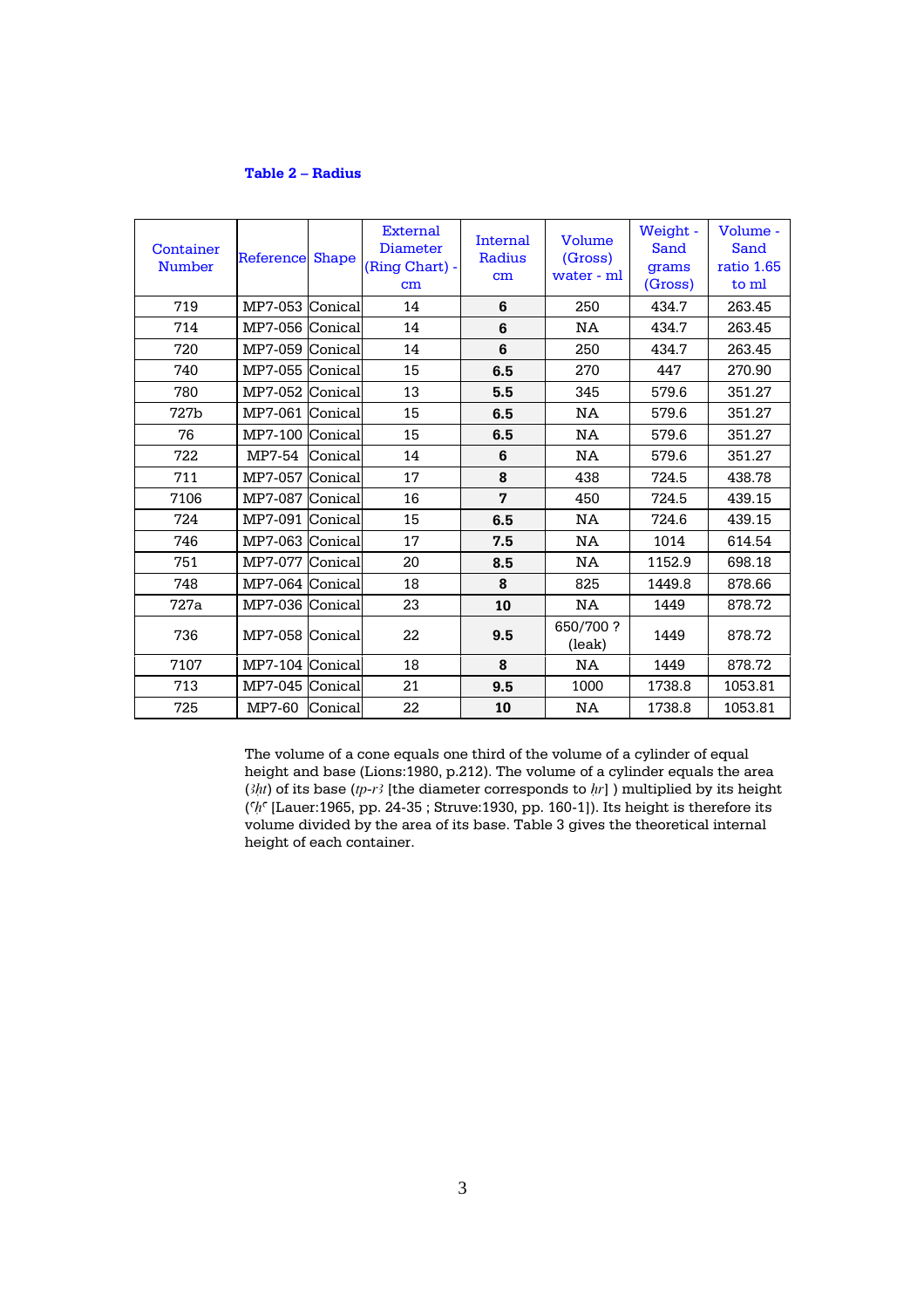|  | <b>Table 3 - Theoretical Internal Heights</b> |  |
|--|-----------------------------------------------|--|
|  |                                               |  |

| Container     | Reference | Volume - Sand    | Volume          | <b>Base</b> | <b>Theoretical Internal</b> |
|---------------|-----------|------------------|-----------------|-------------|-----------------------------|
| <b>Number</b> |           | ratio 1.65 to ml | Cylinder        | Area        | height (cm)                 |
|               |           |                  | <b>Matching</b> |             |                             |
|               |           |                  | Height          |             |                             |
| 719           | MP7-053   | 263.45           | 790.35          | 113.04      | 6.99                        |
| 714           | MP7-056   | 263.45           | 790.35          | 113.04      | 6.99                        |
| 720           | MP7-059   | 263.45           | 790.35          | 113.04      | 6.99                        |
| 740           | MP7-055   | 270.90           | 812.7           | 132.67      | 6.13                        |
| 780           | MP7-052   | 351.27           | 1053.81         | 94.99       | 11.09                       |
| 727b          | MP7-061   | 351.27           | 1053.81         | 132.67      | 7.94                        |
| 76            | MP7-100   | 351.27           | 1053.81         | 132.67      | 7.94                        |
| 722           | MP7-54    | 351.27           | 1053.81         | 113.04      | 9.32                        |
| 711           | MP7-057   | 438.78           | 1316.34         | 200.96      | 6.55                        |
| 7106          | MP7-087   | 439.15           | 1317.45         | 153.86      | 8.56                        |
| 724           | MP7-091   | 439.15           | 1317.45         | 132.67      | 9.93                        |
| 746           | MP7-063   | 614.54           | 1843.62         | 176.63      | 10.44                       |
| 751           | MP7-077   | 698.18           | 2094.54         | 226.87      | 9.23                        |
| 748           | MP7-064   | 878.66           | 2635.98         | 200.96      | 13.12                       |
| 727a          | MP7-036   | 878.72           | 2636.16         | 314.00      | 8.40                        |
| 736           | MP7-058   | 878.72           | 2636.16         | 283.39      | 9.30                        |
| 7107          | MP7-104   | 878.72           | 2636.16         | 200.96      | 13.12                       |
| 713           | MP7-045   | 1053.81          | 3161.43         | 283.39      | 11.16                       |
| 725           | MP7-60    | 1053.81          | 3161.43         | 314.00      | 10.07                       |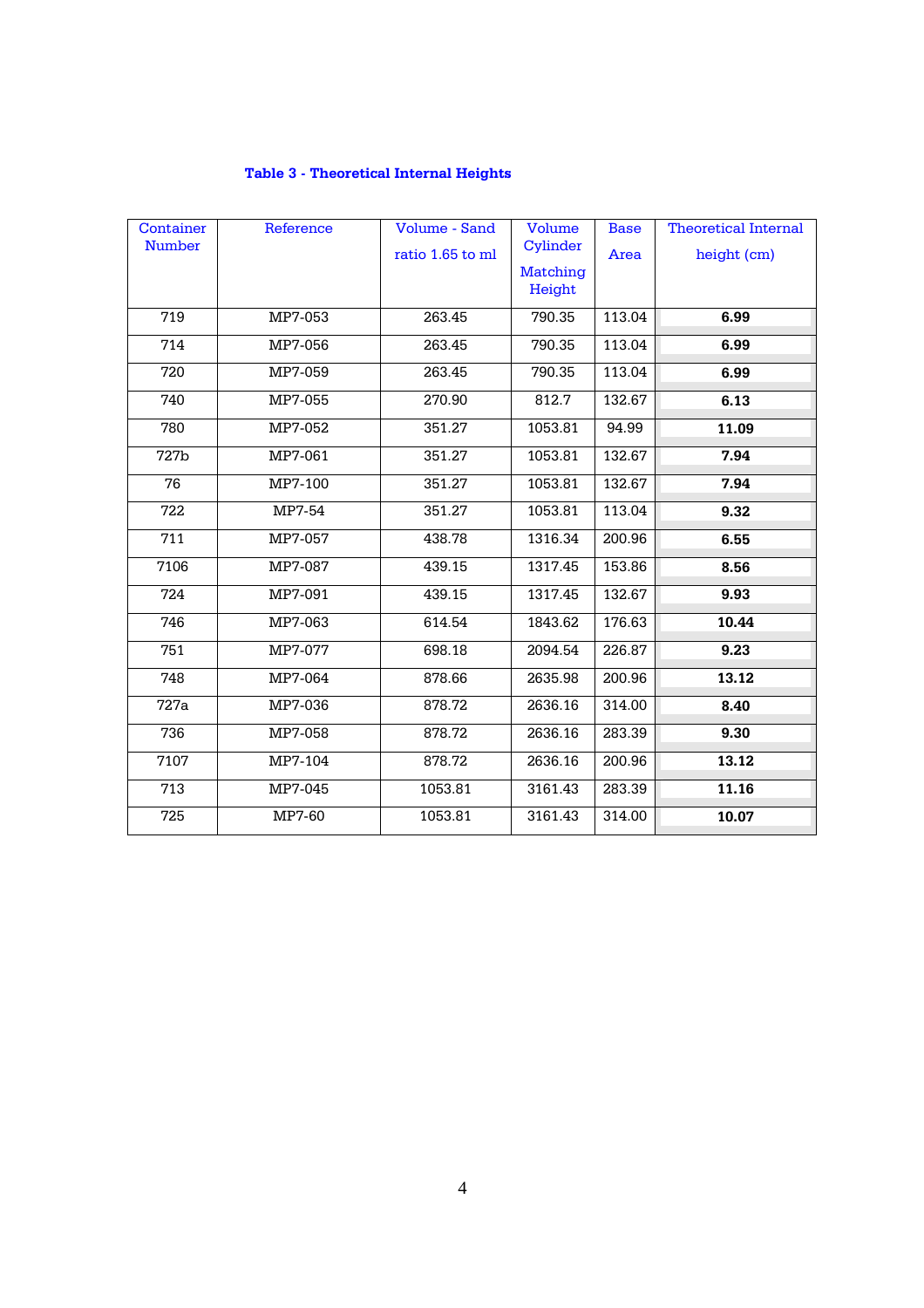# **Interpretation**

The containers examined are considered to be drinking cups. A quick iconographic survey shows that drinking cups follow two basic shapes:

a/ the shape of half a ball (either spherical or elliptical [First Intermediate period: Aldred:1985 - p.110, Smith:1988, p.153]).

b/ the shape of the cup glyph Gardiner's sign list W10 (Gardiner:1988, p.528; Ramesside period: Hornung:1990 - p.65, Aldred:1985 - p.191).

The containers in the Mendes collection have a pronounced conical shape not usually found in the drinking-cup iconographic record. When held in one's hand their fit and conical shape turn them into a natural and perfect instrument to scoop grain from a larger container or a sack.

Their respective volumes match standard metrological units used from the Middle Kingdom onwards: a *hin* or a *dja*, the basic divisions of the *hekat*. Both units have commonly attested divisions and multiples (Pommerening:2005, pp.39-40): one half, two, and four found in the samples. There are examples of three and five *dja* units in the Late period (Pommerening:2005, p.260).

#### **Table 4 - Metrological Classification**

| Container<br><b>Number</b> | <b>Reference Shape</b> |         | <b>External</b><br><b>Diameter</b><br>(Ring Chart) -<br>cm | Volume<br>(Gross)<br>water - ml | Weight -<br>Sand<br>grams<br>(Gross) | Volume -<br>Sand<br>ratio 1.65 to<br>ml | Units      |
|----------------------------|------------------------|---------|------------------------------------------------------------|---------------------------------|--------------------------------------|-----------------------------------------|------------|
| 719                        | MP7-053                | Conical | 14                                                         | 250                             | 434.7                                | 263.45                                  | 1/2<br>hin |
| 714                        | MP7-056 Conical        |         | 14                                                         | NA                              | 434.7                                | 263.45                                  | 1/2<br>hin |
| 720                        | MP7-059                | Conical | 14                                                         | 250                             | 434.7                                | 263.45                                  | 1/2<br>hin |
| 740                        | MP7-055 Conical        |         | 15                                                         | 270                             | 447                                  | 270.90                                  | 1/2<br>hin |
| 780                        | MP7-052                | Conical | 13                                                         | 345                             | 579.6                                | 351.27                                  | 1 dja      |
| 727b                       | MP7-061                | Conical | 15                                                         | NA                              | 579.6                                | 351.27                                  | 1 dja      |
| 76                         | MP7-100                | Conical | 15                                                         | NA                              | 579.6                                | 351.27                                  | 1 dja      |
| 722                        | MP7-54                 | Conical | 14                                                         | NA                              | 579.6                                | 351.27                                  | 1 dja      |
| 711                        | MP7-057                | Conical | 17                                                         | 438                             | 724.5                                | 438.78                                  | 1 hin      |
| 7106                       | MP7-087                | Conical | 16                                                         | 450                             | 724.5                                | 439.15                                  | 1 hin      |
| 724                        | MP7-091                | Conical | 15                                                         | NA                              | 724.6                                | 439.15                                  | 1 hin      |
| 746                        | MP7-063 Conical        |         | 17                                                         | NA                              | 1014                                 | 614.54                                  | 2 djas     |
| 751                        | MP7-077                | Conical | 20                                                         | NA                              | 1152.9                               | 698.18                                  | 2 djas     |
| 727a                       | MP7-036 Conical        |         | 23                                                         | NA.                             | 1449                                 | 878.72                                  | 3 djas     |
| 736                        | MP7-058 Conical        |         | 22                                                         | 650/700?<br>(leak)              | 1449                                 | 878.72                                  | 3 djas     |
| 7107                       | MP7-104 Conical        |         | 18                                                         | NA                              | 1449                                 | 878.72                                  | 3 djas     |
| 748                        | MP7-064 Conical        |         | 18                                                         | 825                             | 1449.8                               | 878.66                                  | 3 djas     |
| 713                        | MP7-045                | Conical | 21                                                         | 1000                            | 1738.8                               | 1053.81                                 | 2 hins     |
| 725                        | MP7-60                 | Conical | 22                                                         | NA                              | 1738.8                               | 1053.81                                 | 2 hins     |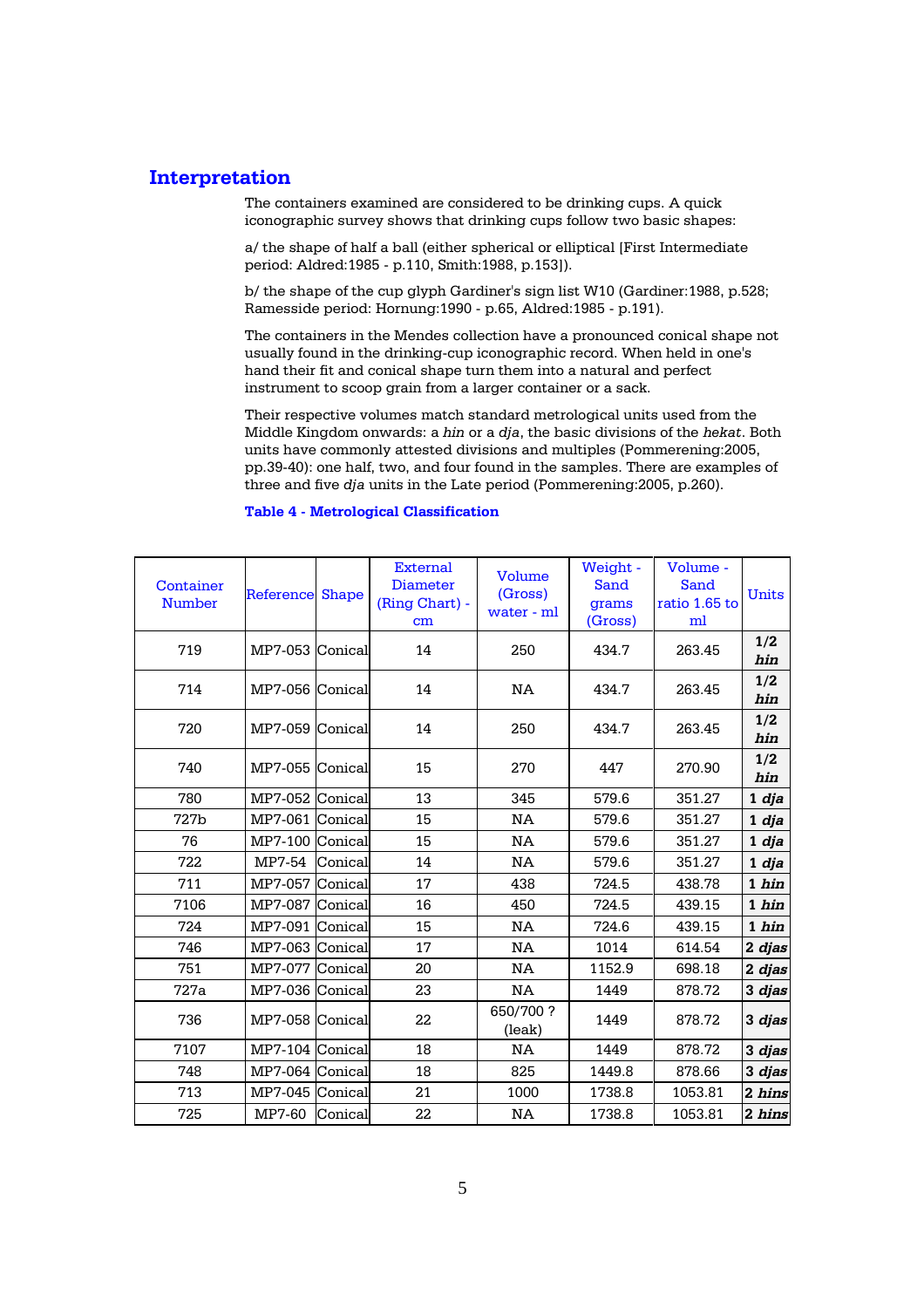From the New Kingdom onwards the volume of a *dja* (300 to 333 ml) is one third of the volume of a *hin* (450 to 500 ml (Pommerening:2005, pp. 245-6). Both remain divisions of the *hekat*. These two units explain the origin of ancient Egyptian metrology based on two taxable commodities: emmer and barley. For an equal weight, the volume of a container of emmer will be bigger by one third than the volume of a container of barley. Scales are not necessary anymore, being replaced by units of volume. One liter of emmer weighs between 400 and 440 grams. One liter of barley weighs between 600 and 660 grams (Hirsch:2005, pp.36-68). One *dja* of barley (333 ml multiplied by .66 [the specific weight of barley]) weighs 219.78 grams and equals the weight of one *hin* of emmer, 220 grams (500 ml multiplied by .44 [the specific weight of emmer]).

Applied to the examples in the collection, the specific weights of emmer and barley yield the weight equivalence listed in table 5.

| Commodity<br>(1) | Hin | Volume<br>$(1)$ ml | Weight<br>(1)<br>grams | Weight<br>(2)<br>grams | Dia | Volume<br>$(2)$ ml | Commodity<br>(2) |
|------------------|-----|--------------------|------------------------|------------------------|-----|--------------------|------------------|
| Emmer            | 1   | 500                | 220                    | 219.78                 | 1   | 333                | Barley           |
| Emmer            | 2   | 1000               | 440                    | 439.56                 | 3   | 999                | Barley           |
| Emmer            | 2   | 1000               | 440                    | 439.56                 | 3   | 999                | Emmer            |
| Barley           | 2   | 1000               | 666                    | 659.34                 | 3   | 999                | Barley           |

#### **Table 5 - Samples Weight Equivalence**

It is interesting to note that nature (the weight characteristics of both emmer and barley) provide a practical weight standardization: the volume of two *hins* equal in weight the volume of three *djas* as far the two taxation commodities (emmer and barley) are concerned.

There are no metrological marks on the containers examined. They could be unofficial multipurpose household "china." Scooping does not exclude using them as drinking cups even if their original purpose was different.

**Antoine Hirsch**